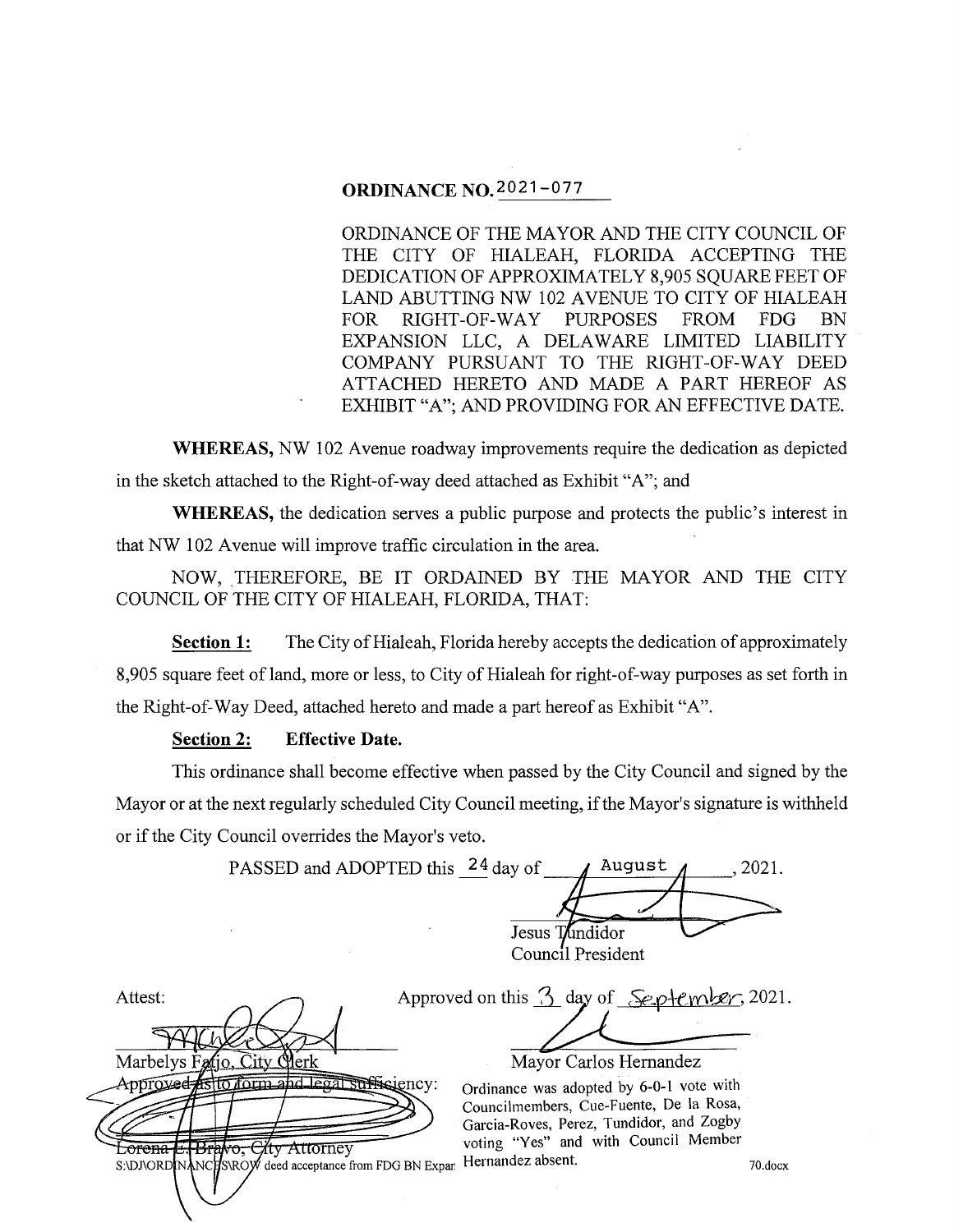## EXHIBIT "A"

Instrument prepared by:

Lorena Bravo, Esq. City of Hialeah, Florida 501 Palm Avenue  $-4$ <sup>th</sup> Floor Hialeah, Florida 33010

Property Appraiser's Parcel Identification (Folio) Portions of: 04-2017-001-0191 (Tract 19) 04-2017-001-0181 (Tract 18) 04-2017-001-0170 (Tract 17)

### **RIGHT-OF-WAY DEED TO CITY OF HIALEAH, FLORIDA**

**THIS INDENTURE** is made this \_\_\_\_\_\_ day of \_\_\_\_\_\_\_\_\_\_\_\_\_\_\_\_\_\_ 2021, by and between FDG BN EXPANSION LLC, a Delaware Limited Liability Company, an address of which is 700 NW 1<sup>st</sup> Avenue, Suite 1620, Miami, Florida 33136, party of the first part, and the City of Hialeah, Florida, a body corporate and a political subdivision of the State of Florida, and its successors in interest, whose address is c/o its City Attorney, Lorena Bravo, City Hall, 501 Palm Avenue, 4 Floor, Hialeah, FL 33010, party of the second part.

**WITNESSETH,** that the said party of the first part, for and in consideration of the sum of Ten and No/100th (\$10.00) Dollars, to it in hand paid by the party of the second part, receipt whereof is hereby acknowledged, and for other good and valuable consideration, has granted, bargained, and sold to the party of the second part, its successors in interest, for the purpose of a public road and purposes incidental thereto, the following described land, situate, lying and being in the County of Miami- Dade, State of Florida, to wit:

### **SEE EXHIBIT** "A" **ATTACHED HERETO AND MADE A PART HEREOF.**

It is the intention of the party of the first part, by this instrument, to convey to said City of Hialeah, Florida, the party of the second part, and its successors in interest, the land above described for use a public road and for all purposes incidental thereto.

It is expressly provided that, if and when the said public road shall be lawfully and permanently discontinued, the title to the said above-described land shall immediately revert to the party of the first part, its successors, heirs and/or assigns, and it shall have the right to immediately repossess the same. Nothing herein shall be construed to require FOG BN Expansion LLC to perform any construction work, make any improvements, or pay for any improvements, work, or modifications to the lands conveyed under this Deed.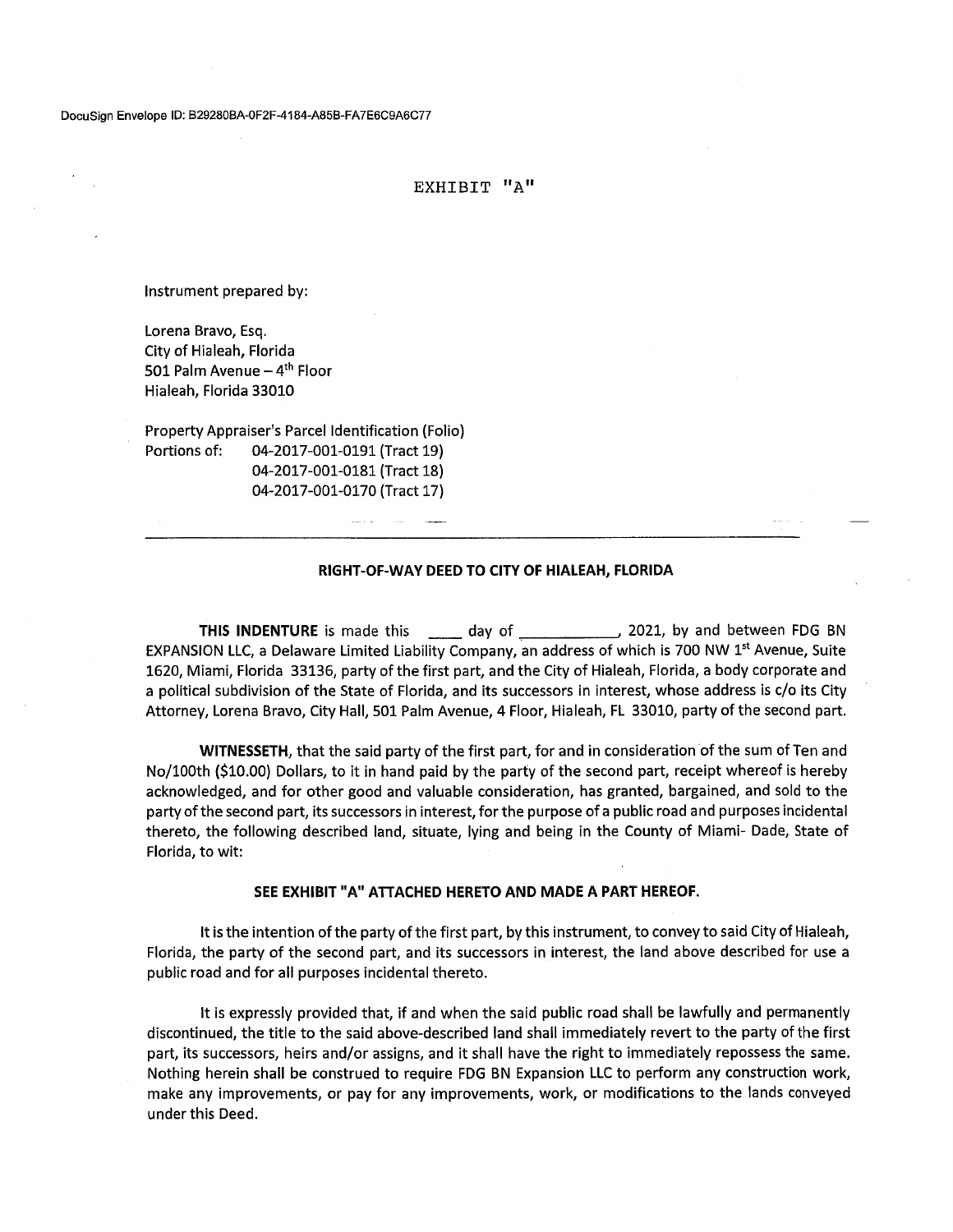And the said party of the first part does hereby fully warrant the title to said land, and will defend the same against the lawful claims of all persons whomsoever, claiming by, through or under the party of the first part.

**IN WITNESS WHEREOF,** the said party of the first part has hereunto set its hand and seal the day and year first above written.

Signed, sealed and delivered in the presence of:

,.,,. miness Stry

itness<br>Mariela Santos [Print Name]

Witness CSI CA Perez

[Print Name]

GRANTOR:

FDG BN EXPANSION LLC a Delaware limited liability company

*fA* n *(1/*  By: Name: \ *V!A*   $\alpha$ Ur $\lambda$ VI. Le moderson Title: VICe President

# **STATE OF FLORIDA COUNTY OF MIAMI-DADE**

I hereby certify that on this day, before me, an officer duly authorized to administer oaths and take acknowledgments, by means of  $\mathbb{R}^n$  physical presence or  $\Box$  online notarization appeared Mauricio Andersonas Vice President FDG BN EXPANSION LLC, a Delaware Limited Liability Company, and that he is known to me to be the person described in and who executed the foregoing instrument, who acknowledged before me that he executed the same, and is personally known to me and that an oath was taken.

NOTARY SEAL



Witness my hand and official seal in the county and State last aforesaid this \2 day of 5u. y 2021

 $CO.S.800$ 

Notary Signature

<u>Mariela Santos</u> Typed/printed name

My commission no: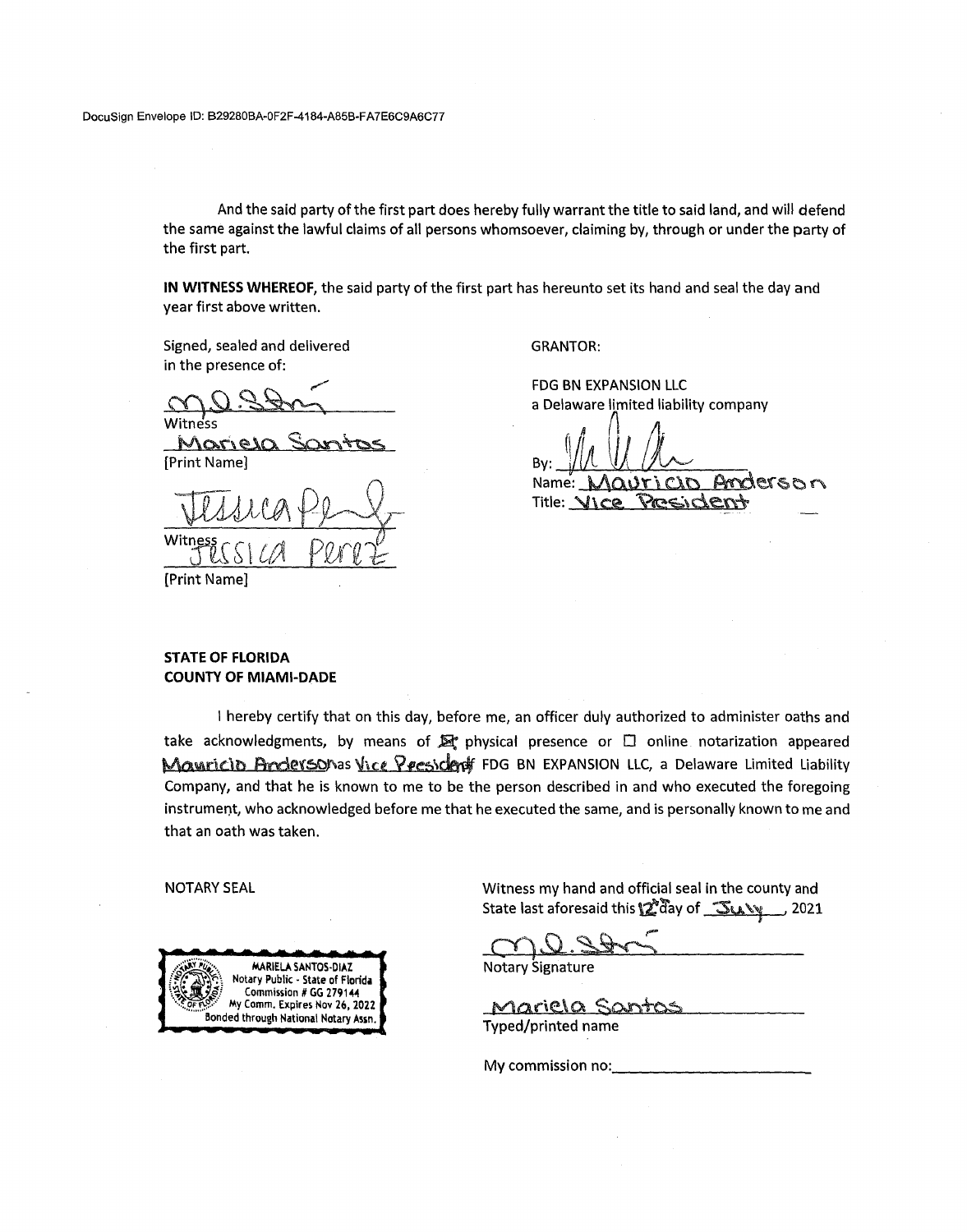# **SKETCH TO ACCOMPANY LEGAL DESCRIPTION**

# **for FOG BN Expansion LLC**

**(f/) HADOaNNE** 

LANO SURVEYOR ANO MAPPERS 30LASERSCANNING UTILITY COORDINATION SUBSURFACE UTILITY ENGINEERING

# **NW 102nd AVENUE ADDITIONAL 10' RIGHT OF WAY DEDICATION (WESTSIDE)**

**EXHIBIT" A"** 

### **LEGAL DESCRIPTION:**

A portion of Tracts 17, 18 and 19 in the Northwest 1/4 of Section 17, Township 52 South, Range 40 East, of "FLORIDA FRUIT LANDS COMPANY'S SUBDIVISION NO. 1"; according to the plat thereof, as recorded in Plat Book 2, at Page  $17$ , of the public records of Miami-Dade County, Florida, being more particularly described as follows:

COMMENCE at the North 1/4 Corner of said Section 17; thence S02°41'10"E along the East Line of the Northwest 1/4 of said Section 17 for 120.22 feet; thence N52°49'12"W for 52.11 feet to the POINT OF BEGINNING of the parcel of land hereinafter described; thence S02°41'10"E along a line parallel with and 40 feet West of the East Line of the Northwest  $1/4$  of said Section 17 for 886.54 feet; thence S89°41'17"W along the South Boundary Line of said Tract 19 for 10.01 feet; thence N02°41'10"W along a line parallel with and 50 feet West of the East Line of the Northwest 1/4 of said Section 17 for 894.48 feet; thence S52°49'12"E for 13.03 feet to the Point of Beginning.

Containing 8,905 Square feet, more or less, by calculations.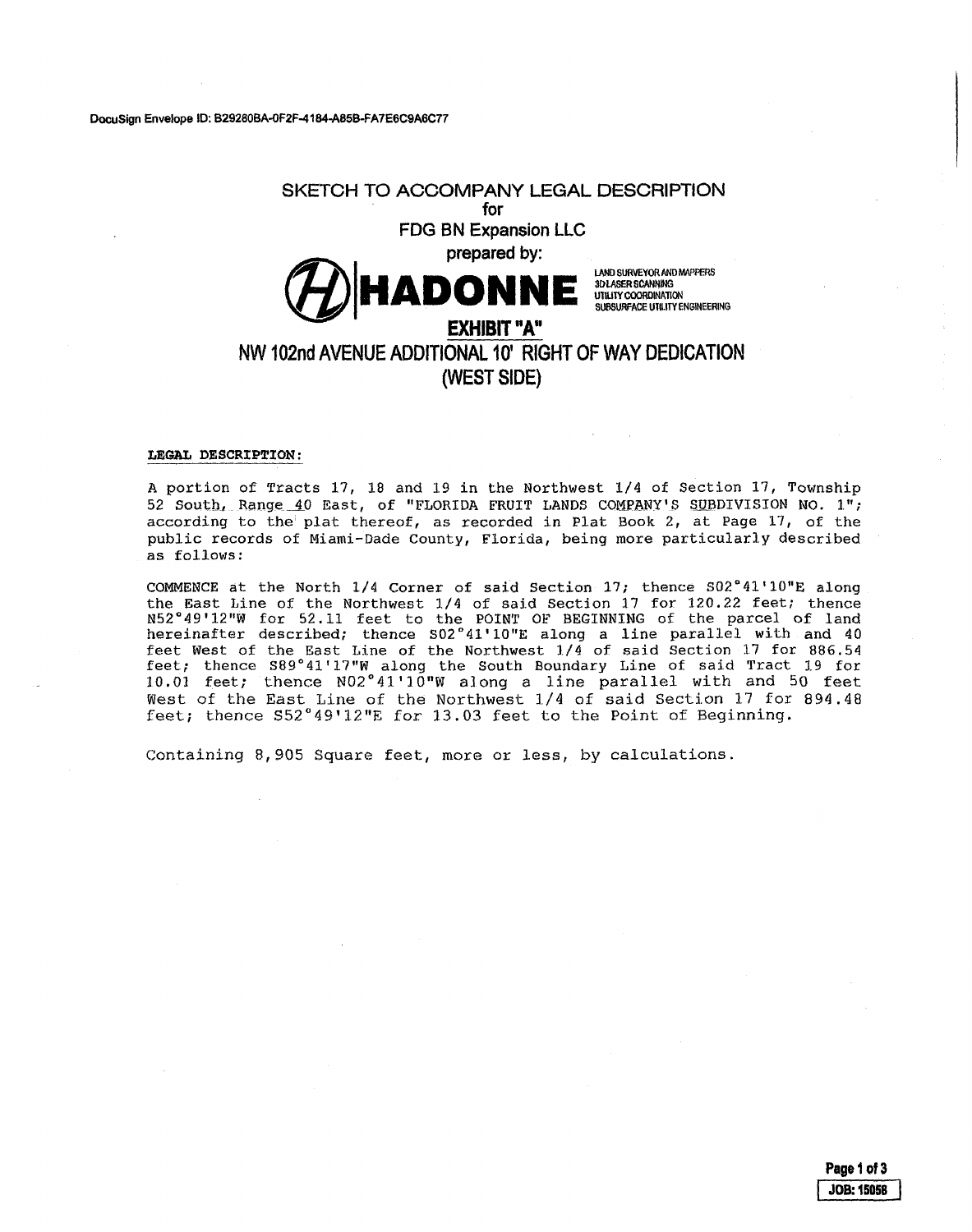DocuSign Envelope ID: B29280BA-OF2F-4184-A85B-FA7E6C9A6C77



Page 2 of 3 r and a set of the set of the set of the set of the set of the set of the set of the set of the set of the set